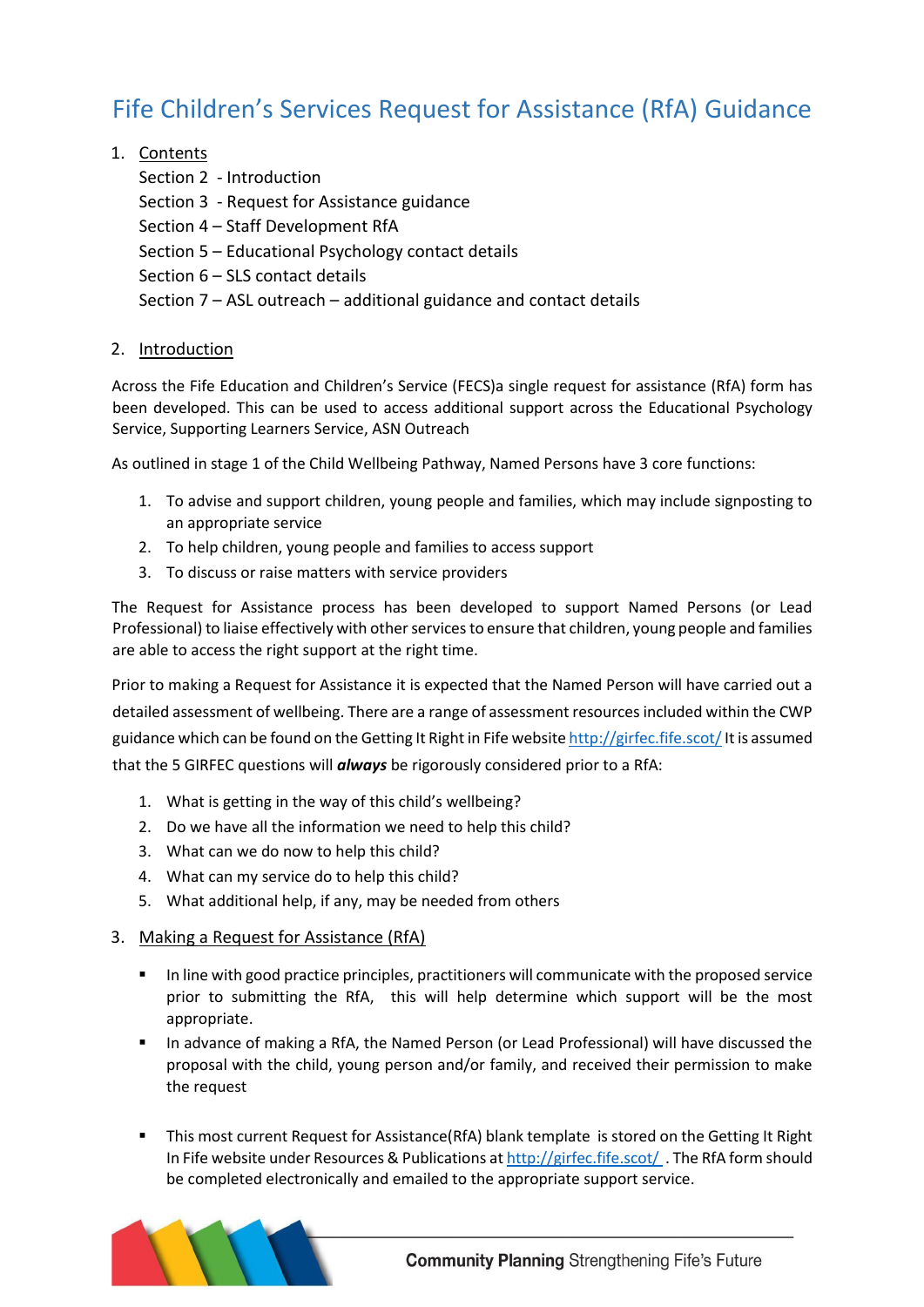The receiving service will respond in one of the following ways:

- Support is agreed;
- Further discussion is required;
- Support not agreed, but an alternative support service or course of action is suggested (i.e signposting)

The outcome of the RfA will then support and contribute to ongoing assessment and planning, which will be recorded in an appropriate planning format (e.g. Teacher Planning, Additional, Child's Plan, Co-ordinated Support Plan). Any support will be reviewed within an agreed timescale

## 4. Making a Request for Assistance (RfA) for staff development

There is separate RfA form for schools to request Staff Development/training from one of the support services (e.g. Educational Psychology Service, Supporting Learners Service or ASL Outreach). It is anticipated that detailed information will be provided on the RfA about the assessment of the organisation/staff which informs the need for this staff development request.

## 5. Requesting Support from Fife Council Educational Psychology Service

RfA to the Educational Psychology Service will be made following discussion with the school link Educational Psychologist and sent electronically to one of the following email addresses depending on the location of your school.

- **North East Fife and Levenmouth** [Cupar.EducationalPsychologists@fife.gov.uk](https://fcmail.fife/owa/redir.aspx?C=i_HDia_XGq1yJXQkd2_xPXo_HvWj7NCiJZrtBq9gX25Wzwkv_gjWCA..&URL=mailto%3aCupar.EducationalPsychologists%40fife.gov.uk)
- **Central Fife (incl. Glenrothes & Kirkcaldy)** [Central.EducationalPsychologists@fife.gov.uk](https://fcmail.fife/owa/redir.aspx?C=sXHRuH-1n0AeKGaEcsBBy3p9oz3__VsSzdwvC2nNzj5Wzwkv_gjWCA..&URL=mailto%3aCentral.EducationalPsychologists%40fife.gov.uk)
- **West Fife** [Dunfermline.EducationalPsychologists@fife.gov.uk](https://fcmail.fife/owa/redir.aspx?C=y4idCoBh1_PoultihrXX_2Efn7g4J17a9eH9i8IqHLdWzwkv_gjWCA..&URL=mailto%3aDunfermline.EducationalPsychologists%40fife.gov.uk)

Once agreed with all parties (including parents), timescales for responses to received Requests for Assistance will be negotiated between Educational Psychologist and school

## 6. Requesting Support from the Supporting Learning Service (SLS)

You can request support from the following SLS service teams using the RfA form.

- 1. Access Officer
- 2. Assistive Technology Support Team ATSS
- 3. Autism Spectrum Information and Support Team ASIST
- 4. Deaf support Service DSS
- 5. Developmental Language Disorder DLD
- 6. English as an Additional Language EAL
- 7. Fife Augmentative and Alternative Communication Team FAACT
- 8. Gypsy and Traveller Education GATE
- 9. Moving and Handling Advisor
- 10. Visual impairment VI

Please choose the team you require support from the drop down list towards the end of the RfA form.

RfA forms for the supporting learners service(SLS) should be submitted to [supportinglearners@fife.gov.uk](mailto:supportinglearners@fife.gov.uk)